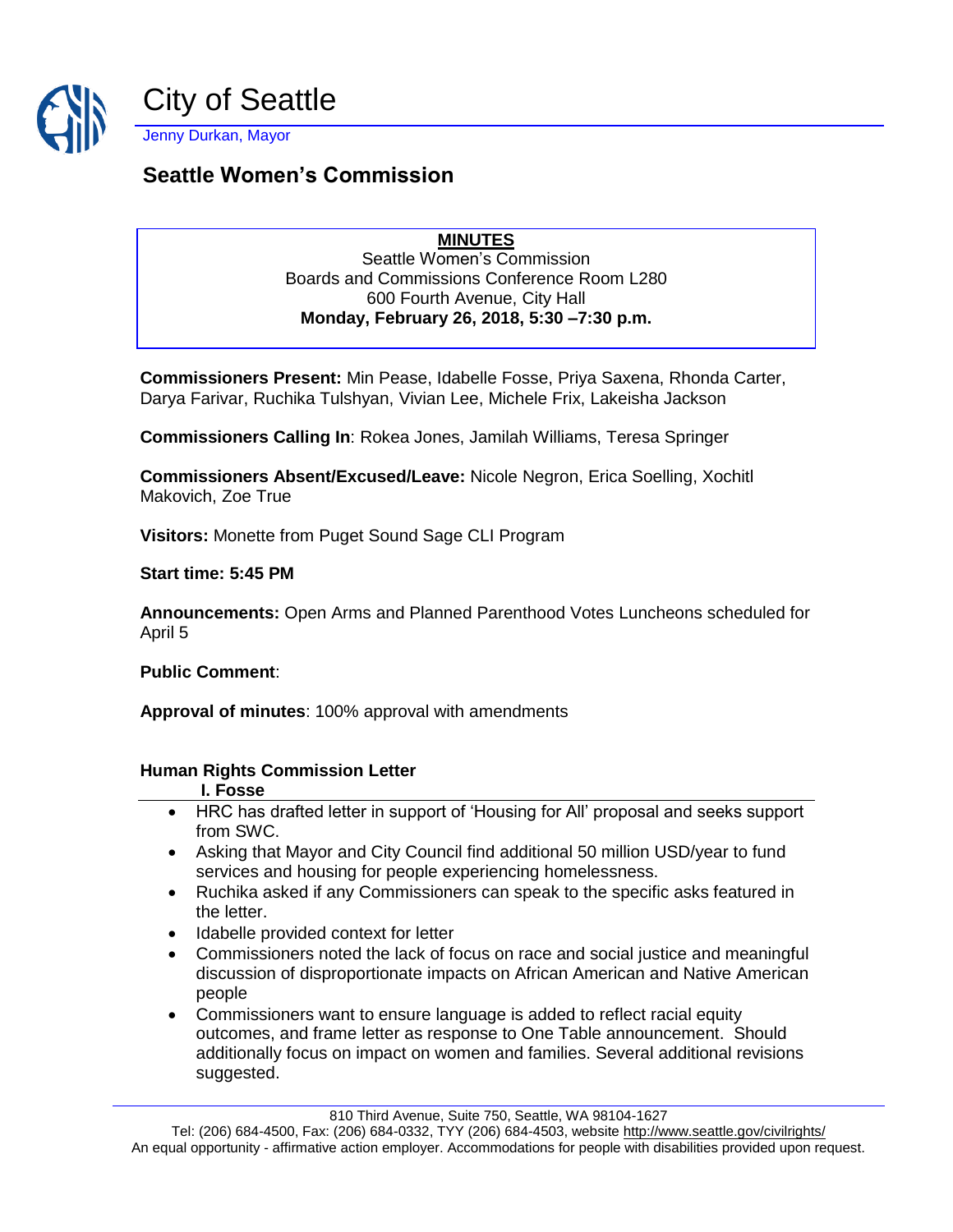- Deadline is March 12th.
- This letter aligns with the 2018 work plan priorities around housing and access to transit.
- If HRC is willing to work with SWC to revise letter, Priya, Min, and Idabelle will work on it.
- *Motion passed unanimously*

#### **Update on Sexual Harassment at COS**

#### **P. Saxena**

- DM Ranganathan informed Priya and Morgan that City will develop IDT to examine policies and practices on workplace harassment at the COS and create recommendations,
- Priya asked what SWC can do to help DM Ranganathan said that she will be seeking feedback and engagement with SWC, that SWC should feel free to request updates from them
- IDT will include SDHR, SOCR, Mayor's Office, Council, Labor, etc…
- Loren will serve on IDT and will update SWC

#### **Letters of Support for Sexual Assault State Bills**

#### **I. Fosse**

- State is considering three employee-centered sexual harassment bills
- Idabelle interested in writing letters of support
- Priya wants to be sure they are informed of full content of bills before writing letters of support
- Ruchika and Rhonda will work on letters
- *Motion passed unanimously*

#### **DC Street Harassment Act**

#### **I. Fosse**

• Tabled for next meeting.

## **MeToo // Time's Up Subcommittee Collaboration**

#### **R. Tulshyan**

- Seven Commissioners convened to talk about collaborating on event
- Agreed to plan two events on sexual harassment and assault
- Thinking of timeline beyond April (Sexual Assault Awareness Month)
- Will reconvene to get into specifics

#### **Sub-Committee Report Outs**

- *Community Health and Wellness*
	- o Continuing to gather information on landscape for homeless women in effort to plan for panel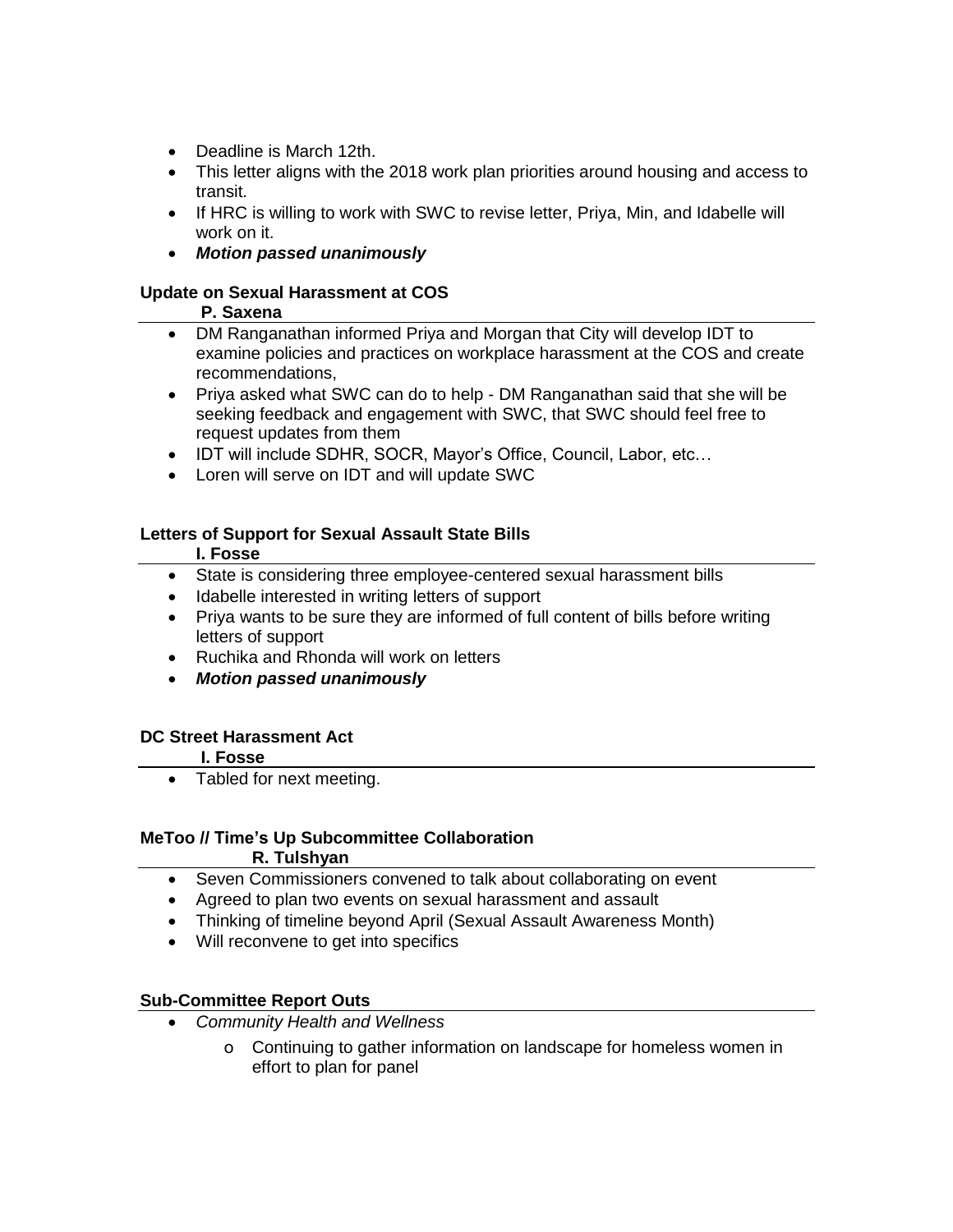- o Connected with someone from Mary's Place to help narrow down themes for panel to focus on more urgent areas
- o For the event, considering working with Town Hall or the Riveter
	- Who can host event and when?
	- How to market to specific communities who may not usually access these kinds of events
	- Considering mix of people experiencing homelessness, advocates and potentially elected officials for panel. Want to be conscious of potential power differential of having elected officials there.
	- Would it be possible to seek sponsorship or funding to provide compensation for participants?
- *Education and Economic Opportunities*
	- o Planning for MeToo//Time's Up events
	- o Setting up meetings with DEEL and CM Gonzalez to determine how SWC can engage on this topic with the City
	- o SPS relationship with COS is independent SPS Superintendent search is ongoing
	- o Affordable childcare need to get information on the childcare taskforce (CM Johnson technically owns coordination of this taskforce)
- *Equitable Development*
	- o Min and Jamilah are working on Sound Transit
		- Will meet with contact at Sound Transit to talk about ST expansion, development, station safety, and harassment
	- o Housing Justice Study
		- Completing scope of study and proposal for CM Herbold
		- CM Herbold has shown interest in partnering on study
		- Study will include survey and analysis of eviction records
- *Violence Prevention and Justice*
	- o MeToo//Time's Up Subcommittee Collaboration
	- o LGBTQC and CPWD contacted VPJ Subcommittee to partner on sexual assault and violence of people with disabilities event/conversation
	- o Michele asked if SWC wants to make statement on gun violence. Rhonda attended a meeting of "Moms Demand Action' against gun violence who are coordinating march against gun violence on March 24.
		- Group tracks legislation and makes endorsements
		- Does SWC want to join the march on the 24th?
		- Michele will reach out to Moms Demand Action to see how the SWC can connect